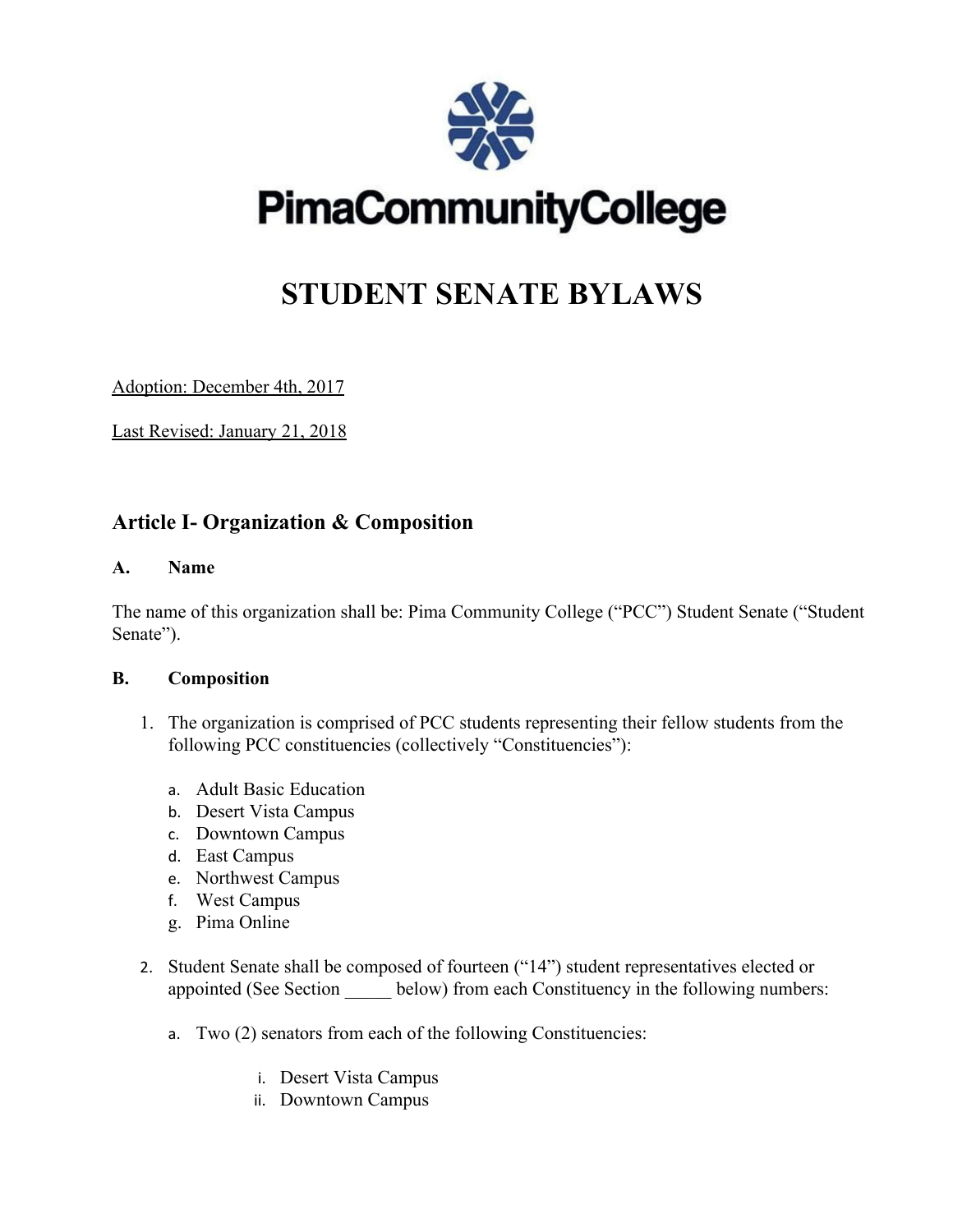- iii. East Campus
- iv. Northwest Campus
- v. Pima Online
- vi. West Campus
- b. Two (2) senators from Adult Education
	- i. Adult Education representatives must be enrolled in Adult Education curriculum for a least one semester per office term.

#### **C. Administration Oversight**

1. The Vice President of Student Engagement ("VPSE") or qualified VPSE appointed designee has oversight of and responsibility for the Student Senate and serves as a non-voting member.

# **Article II- Purpose and Objectives**

#### **A. Student Advocacy and Information**

1. The Student Senate functions to advocate for the common interests of all PCC students and share student achievements and concerns with their fellow students, PCC Governing Board (BOG), Chancellor, All College Council, and administrators.

#### **B. Additional Objectives**

- 1. Additional objectives of the Student Senate shall be the following:
	- a. To promote interest amongst students in PCC and all it has to offer.
	- b. To promote fellowship and collaboration among students, staff, faculty and administrators.
	- c. To represent student needs and concerns while pursuing educational opportunities at PCC.
	- d. To provide a forum for students to present innovative ideas for the benefit of the PCC community.

## **Article III- Membership**

#### **A. Eligibility Requirements**

- 1. Any student may be elected to the Student Senate, provided the following eligibility requirements are met:
	- a. For credit/degree seeking students:
		- i. Maintain a cumulative 2.5 GPA;
		- ii. Be enrolled in at least six (6) credits each semester (Fall and Spring);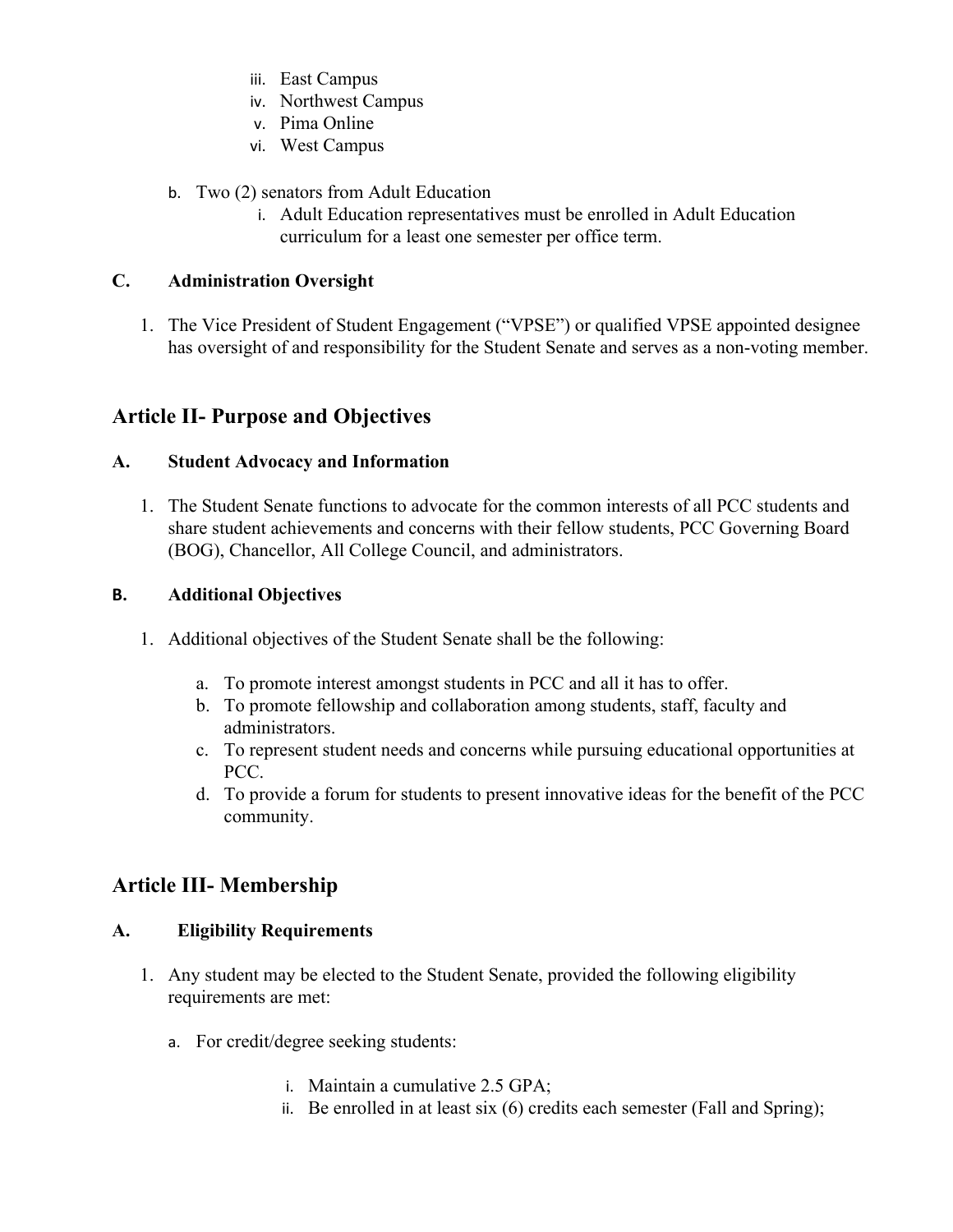- iii. Be in Good Academic Standing;
- iv. Be free from Code of Conduct violations.
- b. For Adult Basic Education students to whom a GPA does not apply:
	- i. Maintain 80% attendance rate in quarterly courses;
	- ii. Be free from Code of Conduct violations.
- c. For students enrolled in Center for Training and Development ("CTD") clock-hour programs that are graded Pass-Fail:
	- i. Maintain a "pass" grade throughout the student's term on the Senate;
	- ii. Be free from Code of Conduct violations.
- 2. Non-student members of the PCC community, including faculty and staff, may act as Associate Members of the Student Senate, but may not vote or hold office.

#### **B. Required Eligibility Reporting**

- 1. All students elected/appointed to or serving on the Student Senate must promptly notify the Senate Chair ("Chair") and/or the VPSE or qualified VPSE appointed designee of any changes affecting the student's' eligibility to serve.
- 2. All issues regarding FERPA ( Family Educational Rights and Privacy Act) will be directly managed by the VPSE or qualified VPSE appointed designee.

#### **C. Dismissals and Appeals**

- 1. Student Senators are required to attend all meetings. Those Senators who, during a Senate term, acquire more than two (2) unexcused absences from regular scheduled meetings will be dismissed from the Student Senate.
- 2. Roll call will be performed each meeting. Anyone that is not present at the time of roll call will be marked as an unexcused absence unless the individual has reported their tardiness to the chair prior to roll call, or has arranged prior excused absence arrangements. Excused tardiness will be allowed up to no more than 30 minutes into the meeting.
- 3. Student Senators who fail to meet eligibility requirements or to maintain their eligibility status will be dismissed from their position.
- 4. Student Senators will be notified of their dismissal in writing by the Senate Chair. Written notifications must include the following:
	- a. The specific Eligibility Requirement(s) the Student Senator failed to meet, including citation(s) to the Student Senate Bylaws;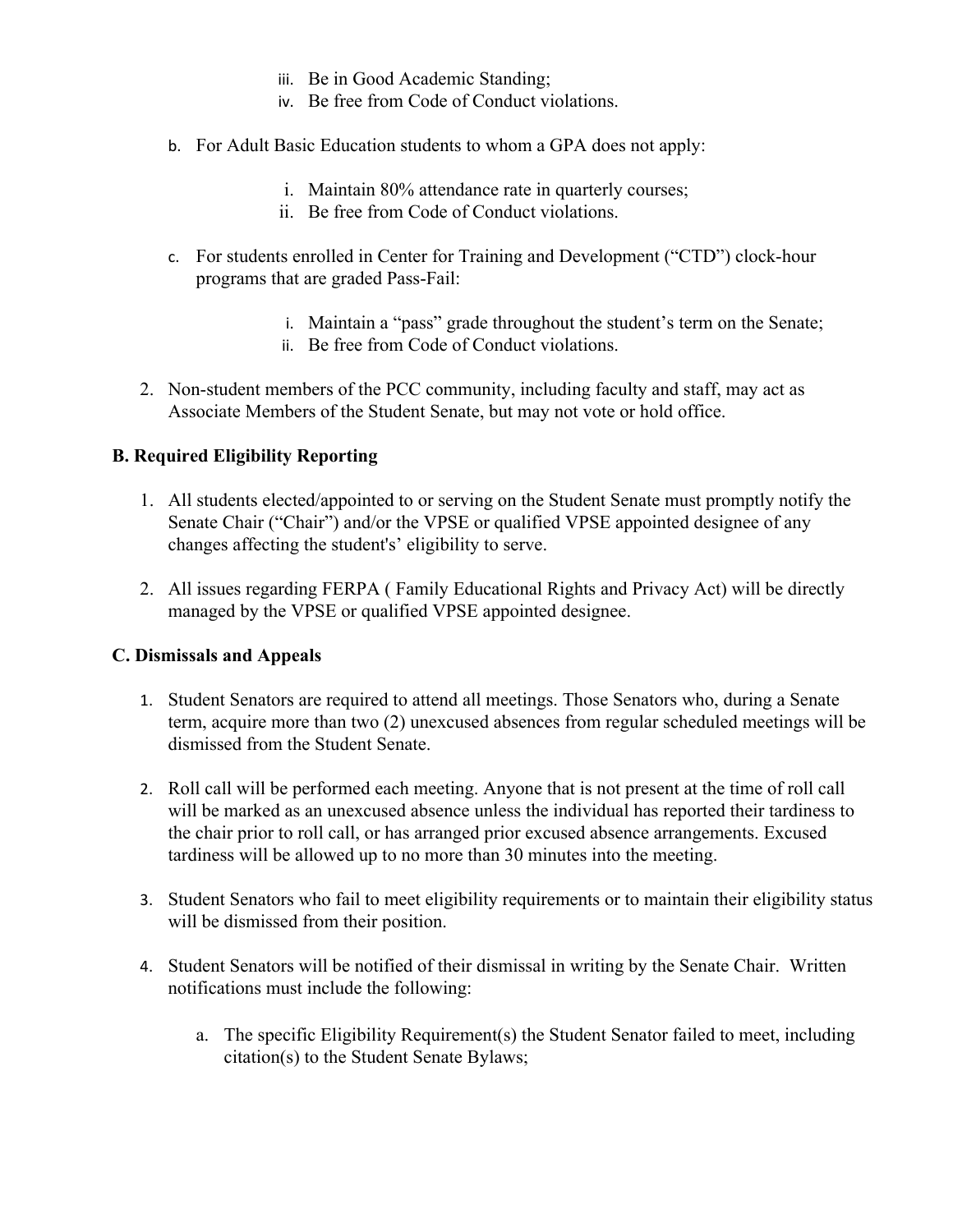- b. The specific facts supporting a finding that the Student Senate has failed to meet the Eligibility Requirement(s) (*e.g.*, an insufficient GPA, a finding of a Code of Conduct violation, *etc*.);
- c. The Student Senator's right to appeal the dismissal.
- 5. Students who are dismissed from the Student Senate may appeal their dismissal; appeals will be reviewed and decided upon by the VPSE or qualified VPSE appointed designee on a case-by-case basis.

# **Article IV – Officers**

#### **A. Specific Officers**

- 1. The officers of the Student Senate shall consist of the following:
	- a. Chair
	- b. Deputy Chair
	- c. Secretary
	- d. Representative to Governing Board
	- e. Representative to All-College Council (ACC)
	- f. Parliamentarian.
- 2. One Senator may not hold more than one office at any given time. This excludes representatives from the All-College Council and Board of Governors.

#### **B. Election of Officers**

- 1. Election of officers will take place at the beginning of each Fall semester.
- 2. Any active Senator may self-nominate him-/herself for any office.
- 3. Officers will be elected by written ballot with each active Senator casting one vote.
- 4. Officers will be elected by a simple majority vote.
- 5. Officers will assume office upon their election and, unless they are recalled, hold their offices until the next election or until they graduate from or otherwise leave PCC whichever comes first.

#### **C. Recall of Officers**

1. Officers may be subject to recall for malfeasance in office, including, but not limited to, violations of the Student Code of Conduct, or for having two (2) unexcused absences Senate meetings per Term (two semesters).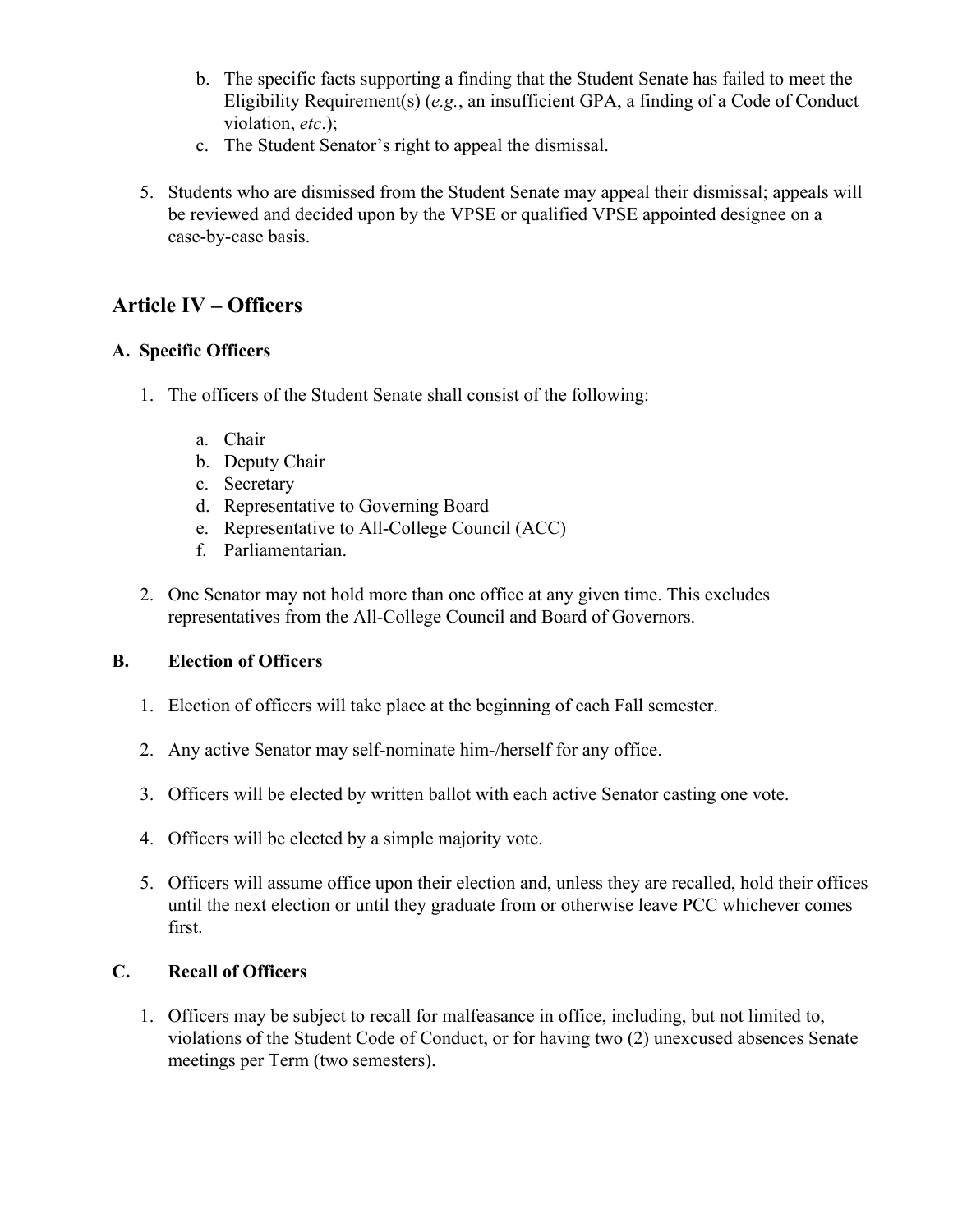- 2. Recall procedures require a request in writing initiated by five (5) active members of the Student Senate.
- 3. A recall hearing will be conducted at a regular meeting for the presentation of evidence from all concerned parties.
- 4. A recall hearing requires two(2)-week notice to all members of the Student Senate.
- 5. A two-thirds (2/3) majority vote of a quorum of members present at a duly called and noticed meeting is necessary to recall any officer.

#### **D. Resignation and Vacancies of Officers/Special Elections**

- 1. When an officer resigns, or is recalled from his/her office before completion of the elected Term, or is unable to otherwise complete his/her Term, the remaining officers of the Senate shall present nominees for replacements for special election by the Student Senate.
- 2. Special elections shall take place at the next Student Senate meeting at which a quorum of voting Senators is present. Special elections shall otherwise be conducted in the same matter as regular elections.
- 3. Officers elected via special elections shall serve out the remainder of their predecessors' Terms, and regular elections for their respective offices shall be held as scheduled at the beginning of the forthcoming Fall semester.

#### **E. Duties of Officers:**

#### **1. Senate Chair**

- a. The principle role of the Chair shall be to manage and to provide leadership to the Student Senators.
- b. The Chair to the Senate shall preside at all meetings of the Student Senate, remaining impartial and neutral on issues under discussion.
- c. The Chair's other duties include but are not limited to the following:
	- 1. Keeping order during meetings, including recognizing Senators to speak during debates.
	- 2. Being knowledgeable on Robert's Rules of Order or parliamentary procedure for the purposes of conducting a Student Senate meeting;
	- 3. Serving as moderator of voting on action items and debate;
	- 4. Maintaining professional decorum and civil tone at each Meeting;
	- 5. Confer regularly with the VPSE or qualified VPSE appointed designee to coordinate the governing and management functions of the Student Senate.

#### **2. Deputy Chair**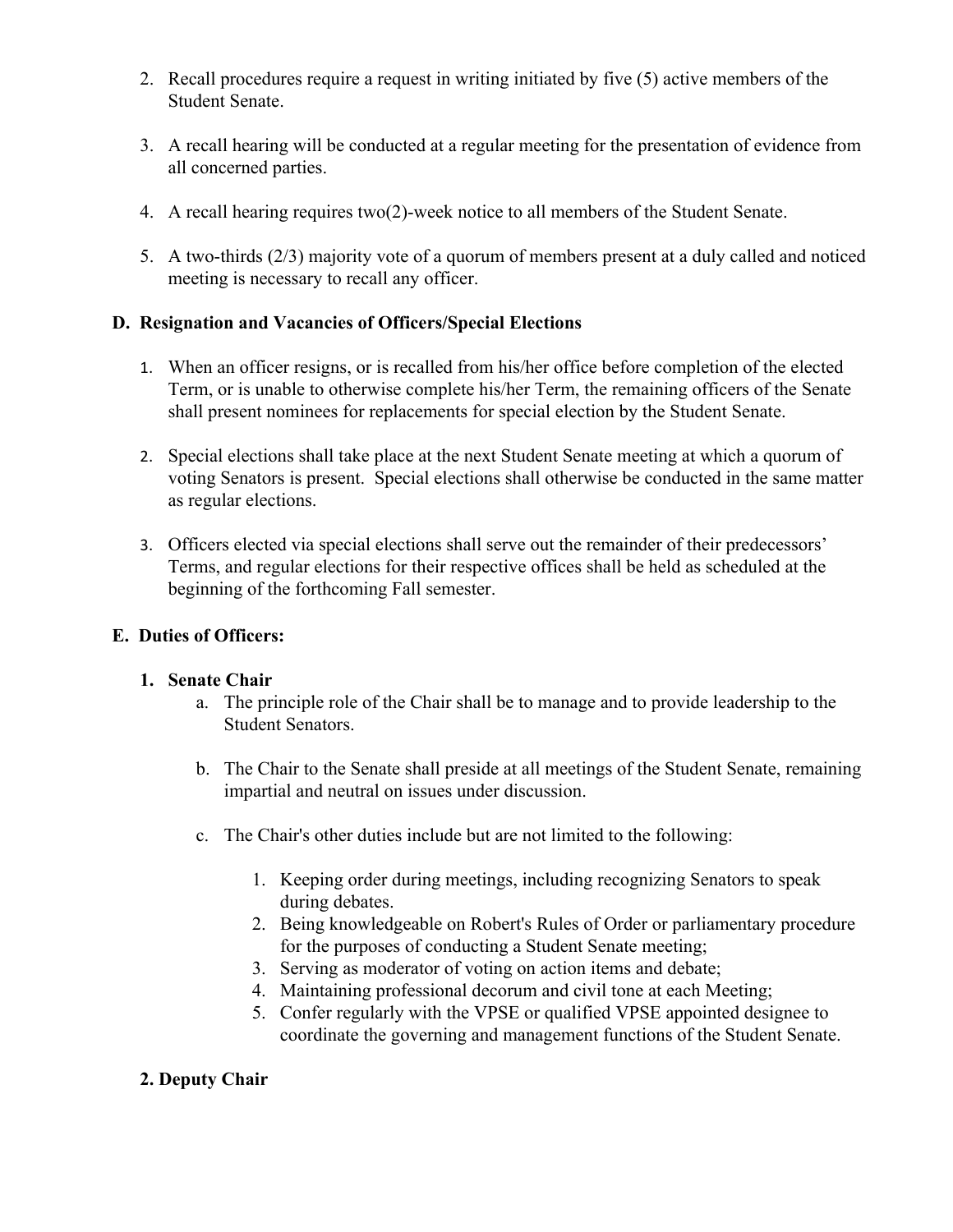- a. In the absence of the Chair, the Deputy Chair assumes all duties of that office.
- b. The Deputy Chair assists the Chair wherever possible.
- c. The Deputy Chair assumes all duties when Chair yields to vote.

#### **3. Secretary**

- a. Maintains accurate and current information of the Student Senate and its membership;
- b. Assists Chair and Advisors to coordinate organizational activities;
- c. Keeps accurate minutes of each meeting and forwards copies to Senators and Advisors;
- d. Keeps attendance records for meetings.

#### **4. Representative to the Board of Governors**

- a. Provides regular written and verbal report on student and Student Senate activities to the Governing Board during monthly meetings.
- b. Reports back to the Student Senate on matters of interest to students that were discussed at monthly Board of Governors meetings.

#### **5. Representative to All-College Council**

- a. Represents the interests of students at All-College Council meetings;
- b. Provides input on behalf of the Student Senate into All-College Council decision-making while remaining focused on the welfare and success of students and the mission of the College.

#### **6. Parliamentarian**

- a. Be knowledgeable about the Student Senate bylaws and parliamentary procedure, including Robert's Rules of Order;
- b. Advise the Chair, Senators, committees, and advisors on matters of parliamentary procedure;
- c. Research procedural questions when necessary and deliver findings to the Chair.

## **Article V- Student Senator Responsibilities**

#### **A. Voting**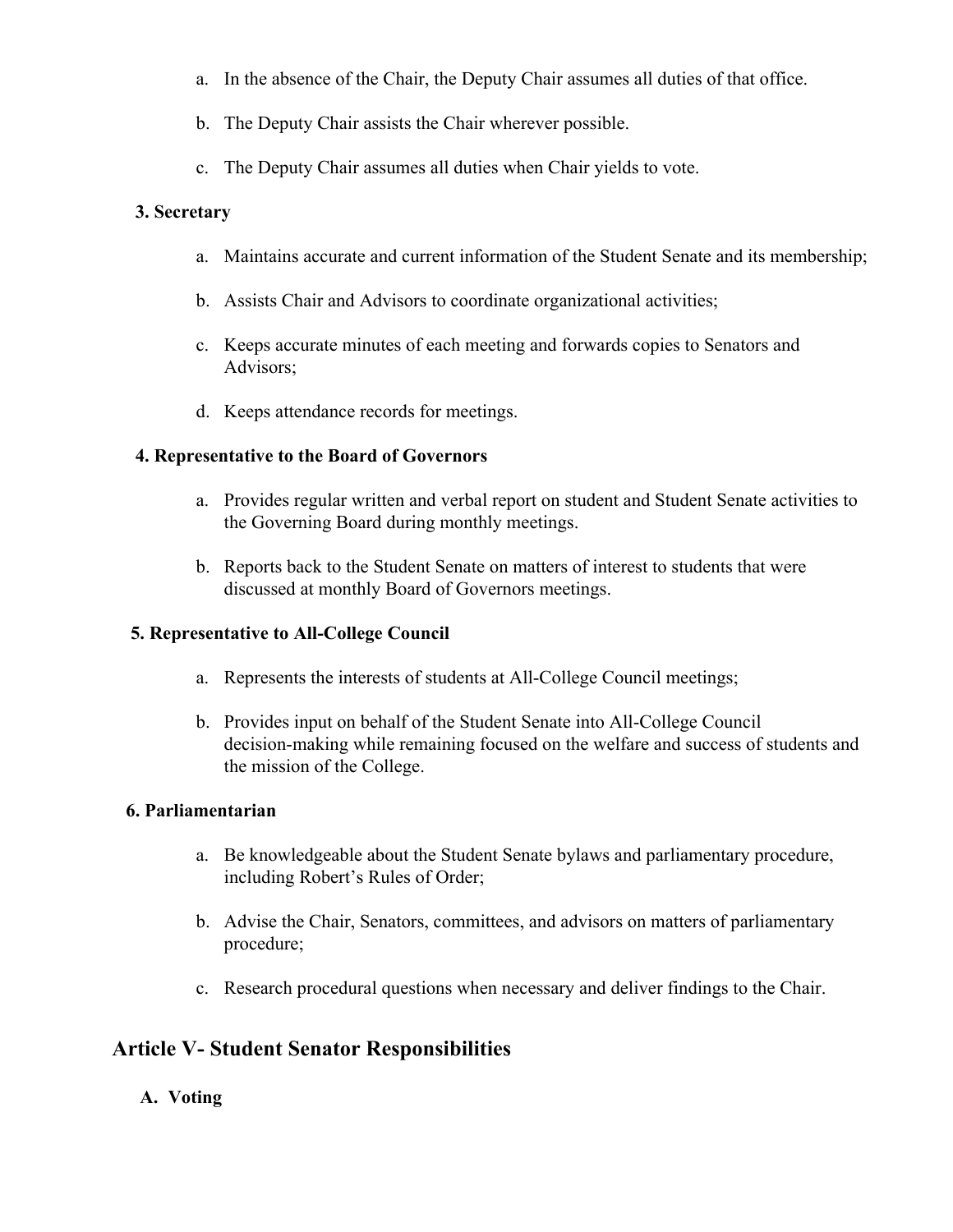- 1. Each senator will have one (1) vote. An item may only be voted on after a motion has been presented.
- 2. Senators have the option to vote in favor of ("Aye") , against ("Nay") or abstain.
- 3. Senator Disclosure: a senator should recuse themselves from voting on any actual or potential conflict of interest and refrain from voting on issues connected with this conflict.

#### **B. Meetings**

- 1. Student Senator must complete the following meetings per semester:
	- a. Monthly formal or informal meetings with designated student life coordinator.
	- b. Two (2) or more meetings with assigned Mentor.
	- c. Must be present at designated campus for a minimum of two (2) hours per week for Student Senate Affairs.
		- i. Online Senators, due to lack of physical campus to outreach students, should spend two (2) hours minimum per week at any campus for Student Senate Affairs.

#### **C. Compensation/Benefits**

- 1. Round Trip Mileage and/or bus pass reimbursement from home campus to scheduled meetings.
- 2. Chancellor's Service Scholarship or Bookstore Scholarship awarded at the end of Fall & Spring semester as either reimbursement for current semester, or funding for next consecutive semester. The student senator' financial aid eligibility will be considered in order to eliminate a conflict with the A.R.S. on Gifts of Public Funds. The Student Senator's preference for the Chancellor's Service Scholarship or Bookstore Scholarship will be taken into consideration.
- 3. Student Senators professional portraits will be taken in the P.C.C. studio and posted on campus and online.
- 4. Student Senators will be allowed to have extended checkout of library materials according to library guidelines.
- 5. Student Senators will be publicly recognized at the Board of Governors Recognition Ceremony.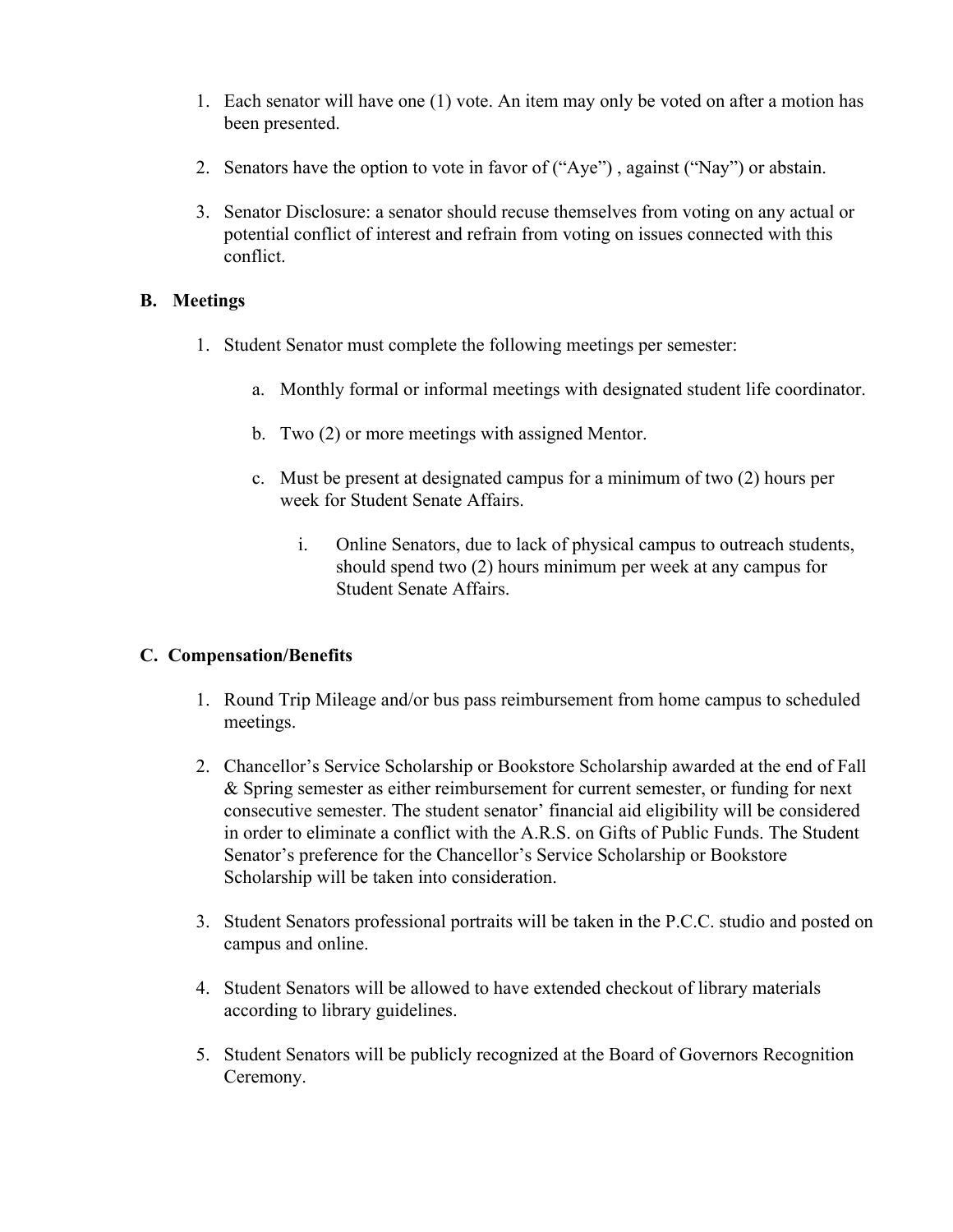#### **D. Mentorship**

- 1. Student Senators will be assigned a P.C.C. staff member as a mentor.
- 2. Mandatory meeting of minimum twice a semester with clear outline and goals/objectives for professional and academic development with a mentor.

# **Article VI – Meetings**

#### **A. Regular Meetings:**

- 1. The Student Senate shall meet not less than three (3) times per Senate Term. Additional meetings may be directed/scheduled by the Senate.
- 2. Notice of the dates, times, and locations of all Student Senate meetings shall be widely published to the PCC community at least two (2) weeks prior meeting dates.
- 3. Meetings may be attended by any interested individual, although only duly elected or appointed Senators are eligible to vote.
	- a. The student senate agenda must include a public comment section. This would be limited to two (2) minutes per item, for a maximum of ten (10) minutes per meeting.
	- b. Item subjects are encouraged to be grouped together, and not to be repeated.
- 4. Student Senate meetings are to be organized and controlled by Student Senators.
- 5. Speakers placed on the agenda will be limited to a ten (10) minute presentation preceded by a five (5) minute Q&A.
	- a. A limit of two (2) speakers per meeting.
	- b. Speakers must be invited one meeting prior to their presentation to the Student Senate.

#### **B. Special Meetings:**

- 1. Special meetings of the Student Senate may be called by the Chair or upon the request of five (5) Senators.
- 2. In the event the Chair, the Senate Officers, or the Board Governance Committee determined that there is a need for a vote on action items during a time when there is no meeting scheduled by the Student Senate or any committee of the Senate, the voting may be conducted by email.

#### **C. Quorum:**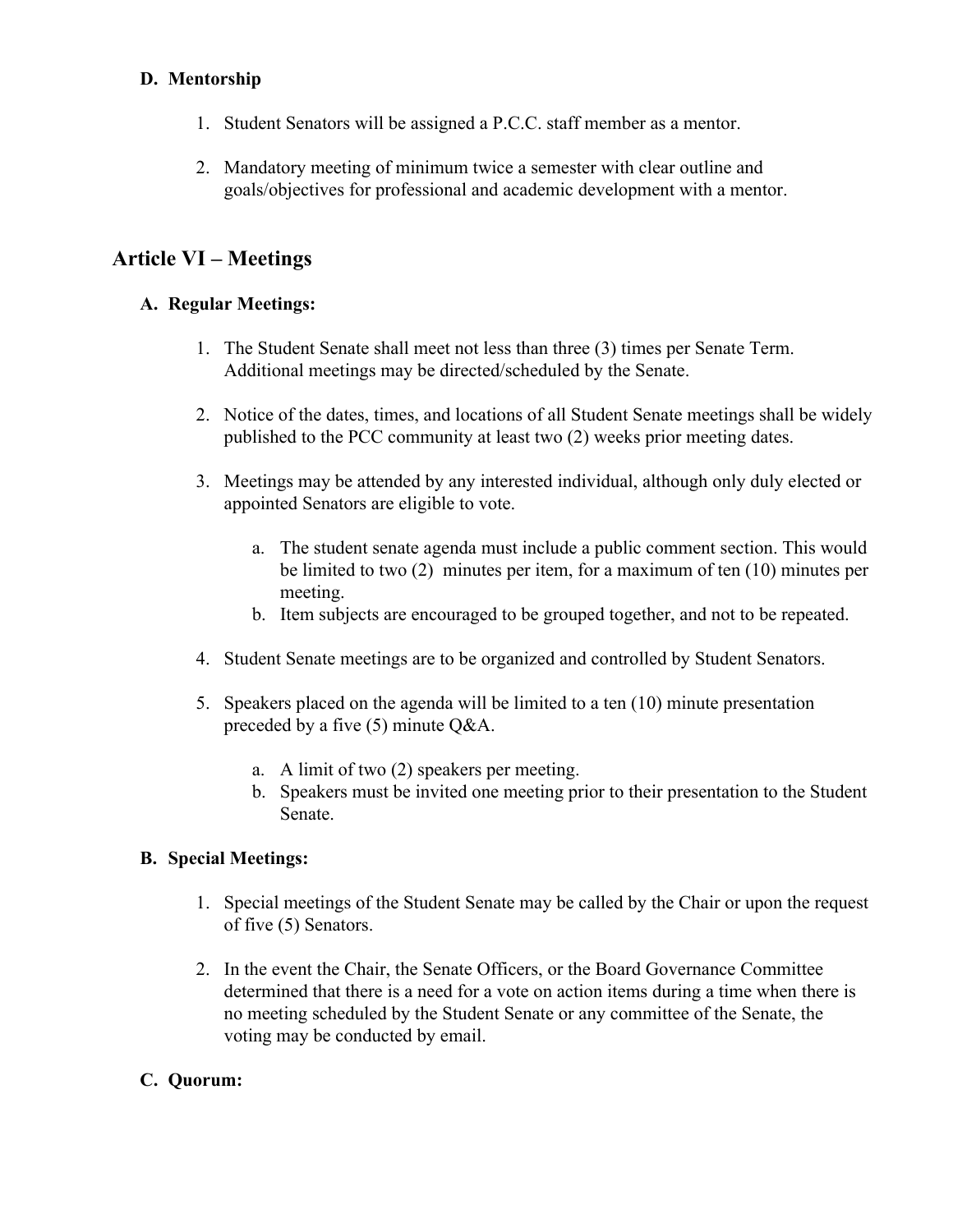1. At all meetings of the Student Senate, 45% of voting members shall constitute a quorum with attendance either in person or by electronic means.

# **Article VII - Election Process:**

- **A.** All PCC students will be notified of Student Senate candidate openings and of upcoming elections.
- **B.** Student Senate elections will be widely promoted to all students utilizing all appropriate PCC media resources, including, but not limited to, student email, MyPima, and the Aztec Press. Interested students must submit an application for eligibility through MyPima to be considered for Senate candidacy prior to elections. Deadlines for application submission and links to online applications should be included in informational emails and other election-related announcements and promotional materials.
- **C.** Elections for all Constituencies except Adult Ed will take place district-wide through MyPima before the end of each Spring semester.
- **D.** Student Senators representing Adult Ed will be appointed (or reappointed) by the Adult Ed Volunteers and Student Engagement Program in accordance with that organization's procedures before May 31st of each year.
- **E.** The Student Senate term of office is from June 1st of each year through May 31st of the following year ("Senate Term").
- **F.** PCC students are limited to serving two (2) terms as elected or appointed Student Senators. Term limits do not apply to non-voting Associate Members of the Student Senate.

# **Article VIII- Robert's Rules of Order**

**A.** The standard meeting guide, Robert's Rules of Order, shall be used as a guide for the protocols and conduct of all chapter of business.

# **Article IX- Amendments to Bylaws**

- **A.** Amendments to the bylaws may be proposed at any time during the Student Senate's Term.
- **B.** No vote to amend the bylaws may be taken without a two-thirds (2/3) Super Quorum being present, with a Super Quorum being defined as no less than ten (10) out of fourteen (14) Student Senators present.
- **C.** Student Senators will be given a minimum of two(2)-week prior notice of an upcoming vote on a proposed Bylaws amendment. Such notice shall include a copy of the specific proposed amendment to be voted on.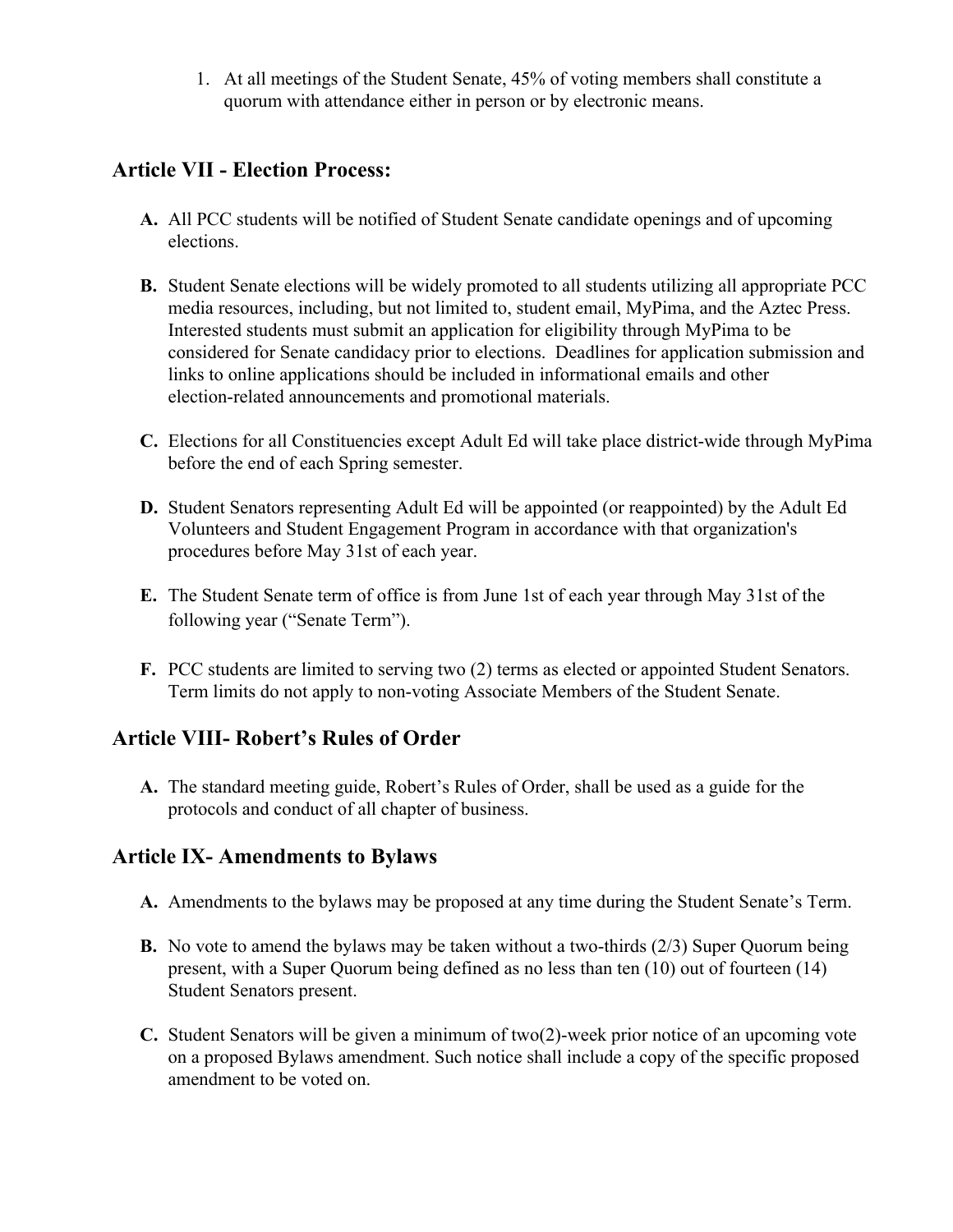**D.** The Student Senate Bylaws shall be reviewed automatically every two (2) years to determine if any amendments are necessary or warranted.

# **Article X – Not-for-Profit Statement**

- **A.** The Student Senate is a not-for-profit organization.
- **B.** Neither the Student Senate as an organization, nor individual members in their official capacities as Student Senators, shall lobby or otherwise advocate on behalf of PCC or its students to any governmental body other than the PCC Governing Board.
- **C.** The Student Senate itself and its individual members in their official capacities as Student Senators shall refrain from all political activity, including, but not limited to, making campaign contributions, endorsing any candidate, or speaking publicly for or against any candidate for elected office.
- **D.** Nothing in this statement restricts the right of individual Student Senators to engage in political activity in their personal, non-official capacities, provided they do not identify themselves as representatives of the Student Senate when engaging in said political activity or otherwise associate or give the appearance of an official association between their personal political activities and the Student Senate or PCC.

# **Article XI – Statement of Non-Discrimination**

- **A. From the Board Policy 2.01 on Diversity:** *Pima Community College values its diverse student and employee populations and is committed to providing and supporting programs, services,and training that will enable all students and employees to achieve their educational and career objectives.*
- **B.** The PCC Student Senate shall not discriminate on the basis of age, color, ethnicity, gender, national origin, disability, or handicap, race, religion, sexual orientation, marital status, and/or veteran status. This policy will include, but is not limited to, recruitment, membership, organization activities or opportunities to hold office.

# **Article XII – Financial Obligation**

- **A.** There is no financial obligation for election to this organization.
- **B.** The Student Senate shall not impose dues upon its elected Student Senators or its non-elected Associate Members in order to participate.

# **Article XIII – Statement of Non-Hazing**